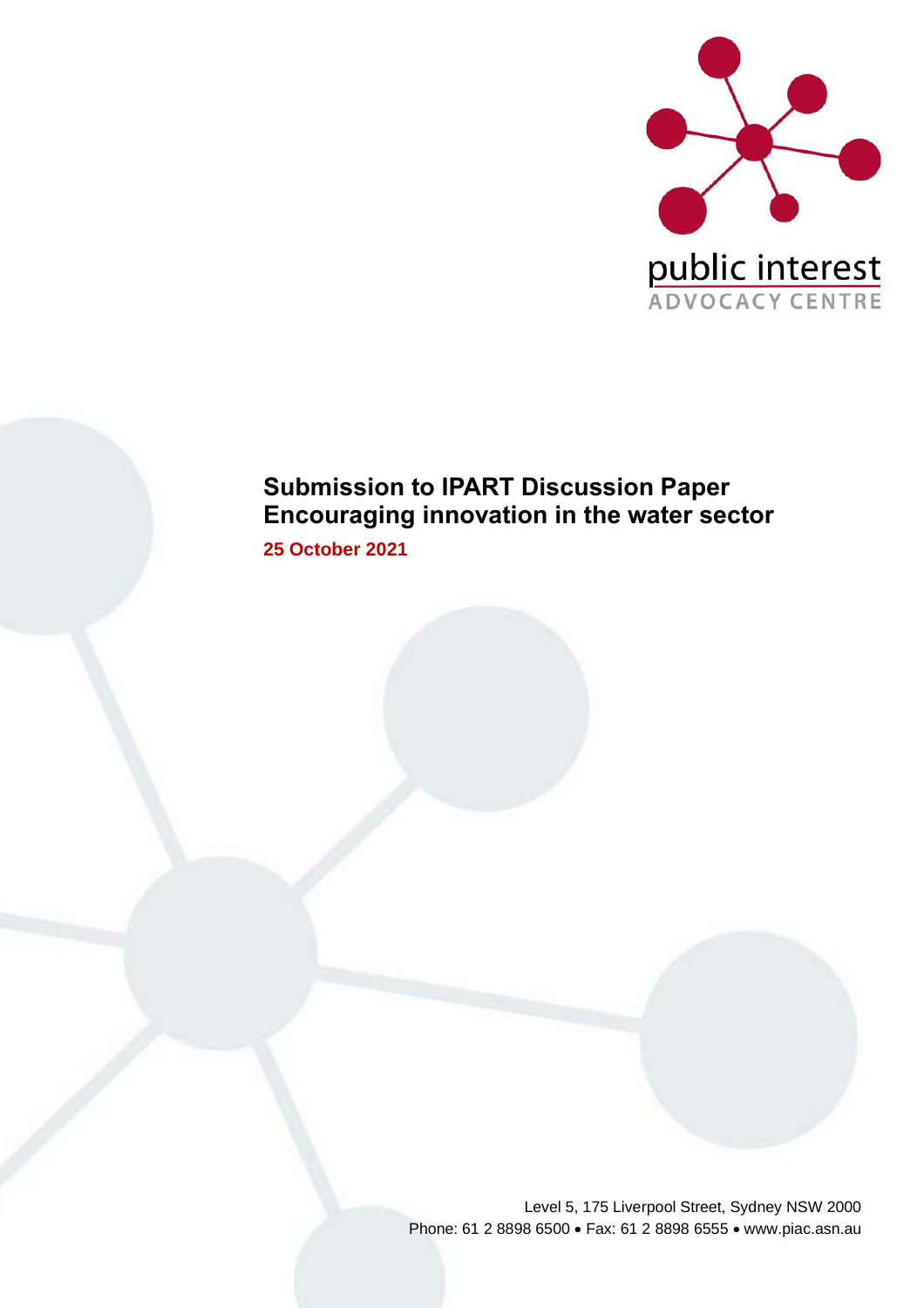## **About the Public Interest Advocacy Centre**

The Public Interest Advocacy Centre (PIAC) is leading social justice law and policy centre. Established in 1982, we are an independent, non-profit organisation that works with people and communities who are marginalised and facing disadvantage.

PIAC builds a fairer, stronger society by helping to change laws, policies and practices that cause injustice and inequality. Our work combines:

- legal advice and representation, specialising in test cases and strategic casework;
- research, analysis and policy development; and
- advocacy for systems change and public interest outcomes.

## **Energy and Water Consumers' Advocacy Program**

The Energy and Water Consumers' Advocacy Program (EWCAP) represents the interests of lowincome and other residential consumers of electricity, gas and water in New South Wales. The program develops policy and advocates in the interests of low-income and other residential consumers in the NSW energy and water markets. PIAC receives input from a community-based reference group whose members include:

- NSW Council of Social Service;
- Combined Pensioners and Superannuants Association of NSW;
- Ethnic Communities Council NSW;
- Salvation Army;
- Physical Disability Council NSW;
- Anglicare;
- Good Shepherd Microfinance;
- Financial Rights Legal Centre;
- Affiliated Residential Park Residents Association NSW;
- Tenants Union;
- The Sydney Alliance; and
- Mission Australia.

### **Contact**

Douglas McCloskey Public Interest Advocacy Centre Level 5, 175 Liverpool St Sydney NSW 2000

Website: [www.piac.asn.au](http://www.piac.asn.au/)



**F** Public Interest Advocacy Centre

@PIACnews

The Public Interest Advocacy Centre office is located on the land of the Gadigal of the Eora Nation.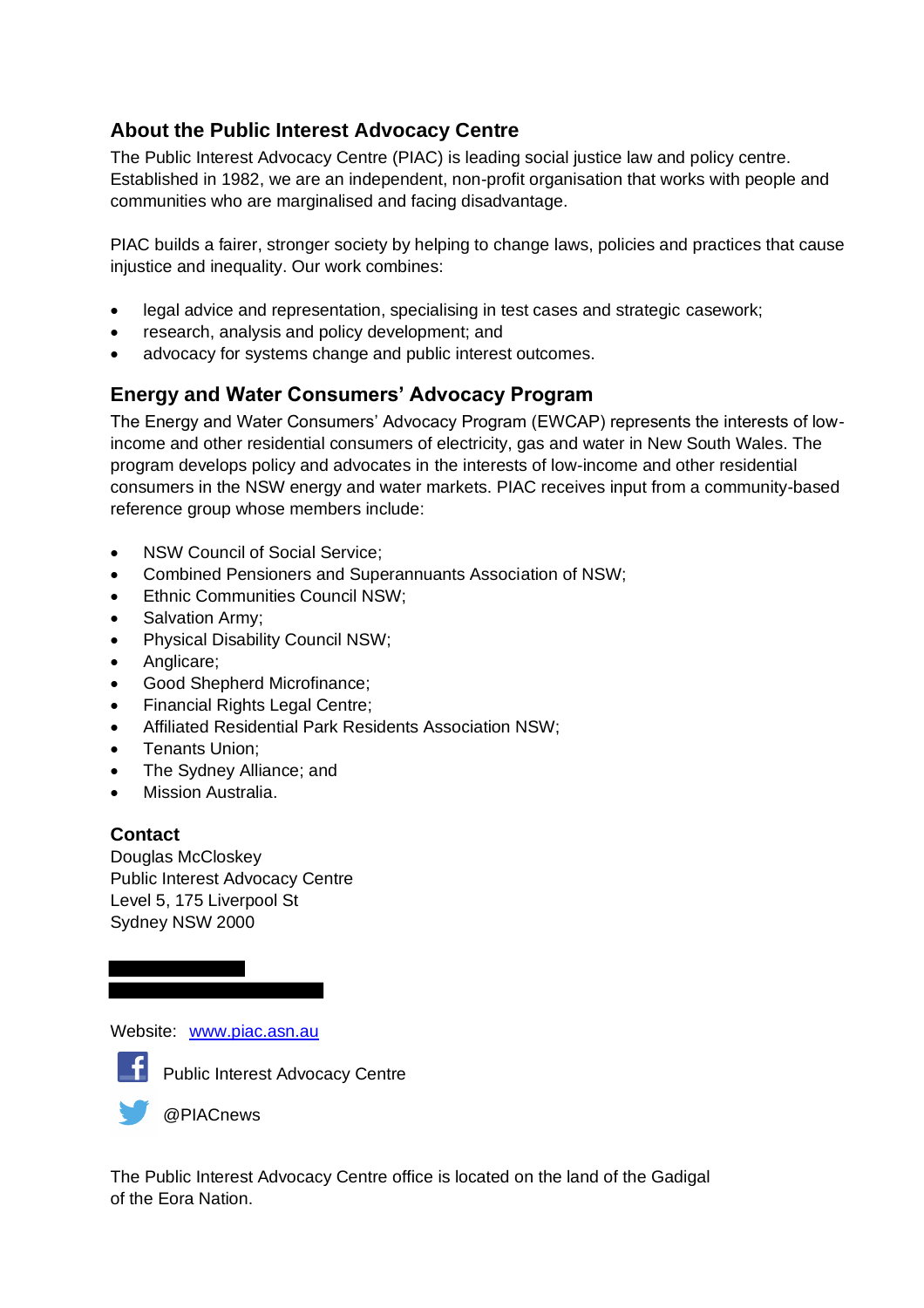# **Contents**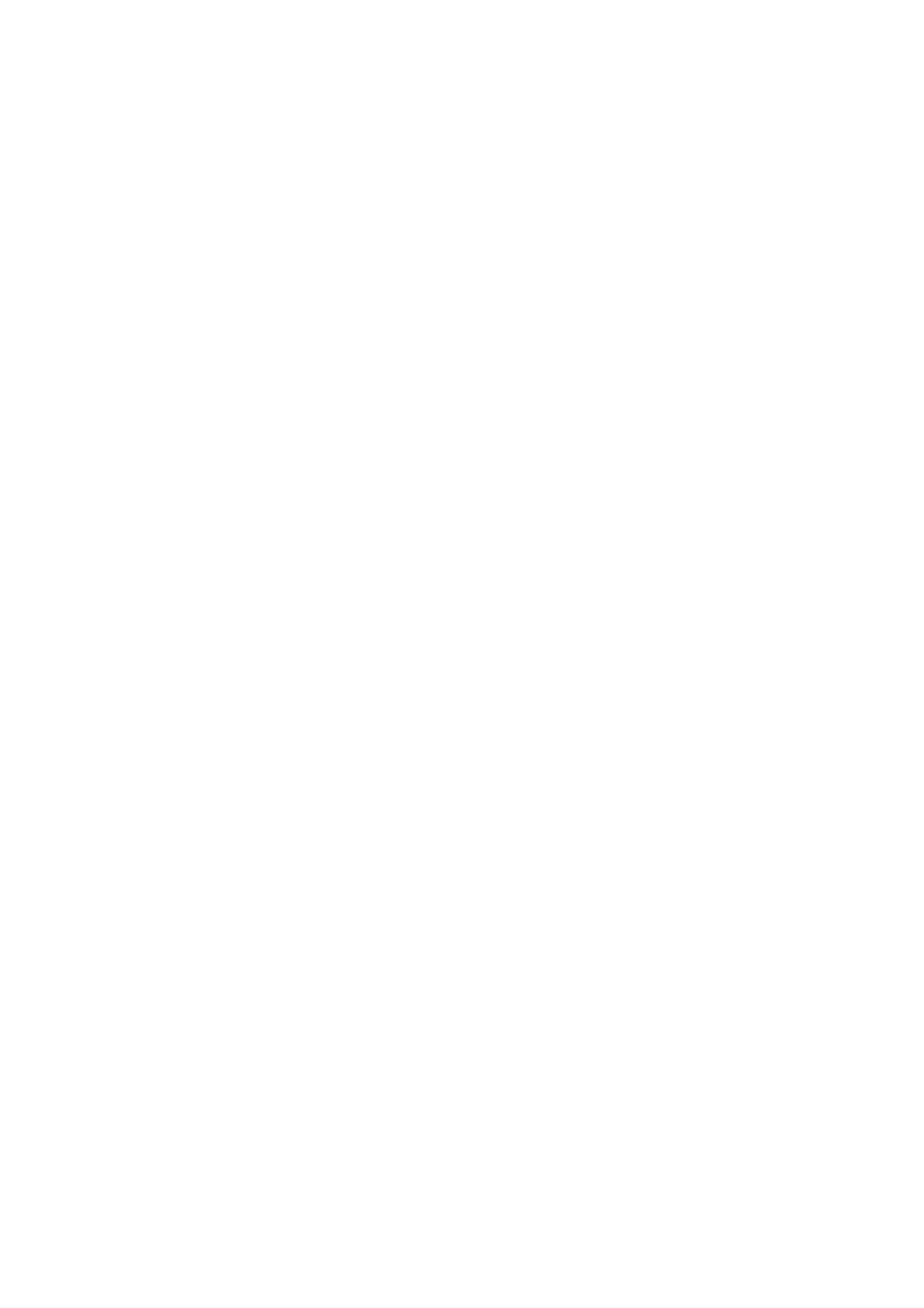## **Introduction**

The Public Interest Advocacy Centre (PIAC) welcomes the opportunity to respond to the Independent Pricing and Regulatory Tribunal's (IPART) Discussion Paper (the Paper), Encouraging innovation in the water sector.

PIAC supports the scope of proposals contained in the Paper and the intent to undertake structural reform of water regulation. The focus of the proposed framework on the interests of consumers and the community, and the need to incentivise more innovative long-term planning by businesses, is welcome. There is scope for the framework to more explicitly direct businesses to incorporate proposals into long-term planning, and opportunities for better structural links with other regulating agencies, and policies impacting businesses.

PIAC is not convinced proposed ex post incentives have been justified and thinks more consideration is needed. Incentives for innovation should be integral to the framework, rather than discrete mechanisms added on. There is merit to the view that implementing the framework is a significant reform requiring time and investment of resources to deliver the intended outcomes. The addition of a range of incentive mechanisms at this time may add complication and undermine the likelihood of success.

## **The role of regulation**

The purpose of regulation in essential services is not to mimic the characteristics of the competitive market, whatever they may be, but to deliver outcomes that are in the long-term interest of consumers and the community.

The Paper reiterates the assumption that competitive markets are inherently innovative and regulated businesses are fundamentally disadvantaged by comparison. In the context of contemporary water regulation this is an overly simplistic and potentially inaccurate assumption.

Competitive businesses delivering essential services, such as electricity retailers, have not demonstrated a strong innovative tendency or consistently delivered services that reflect consumer interests and preferences. IPART's own retail monitoring reports show a majority of energy consumers pay much more than they need (or, in PIAC's view, should).The complex contestable retail market leaves many unable to afford the energy they need, and unhappy and distrustful of the service they receive. Whether or not a business operates in a competitive market is not a reliable determinant of innovation that serves consumers' interest.

Appropriately regulated monopoly providers of essential services have greater scope to shape their business according to consumer and community long-term interests. Correctly incentivised and directed, such businesses would not focus on short term revenue, market share, profitability, increased sales, and other drivers which can undermine the incentive to deliver services that meet consumer needs and interests. Instead, they could innovate toward delivering better consumer outcomes, rather than simply attracting more customers, outperforming competitors or delivering better short-term returns to owners. The question for IPART to consider in this review is what constitutes a regulatory framework that appropriately guides and incentivises regulated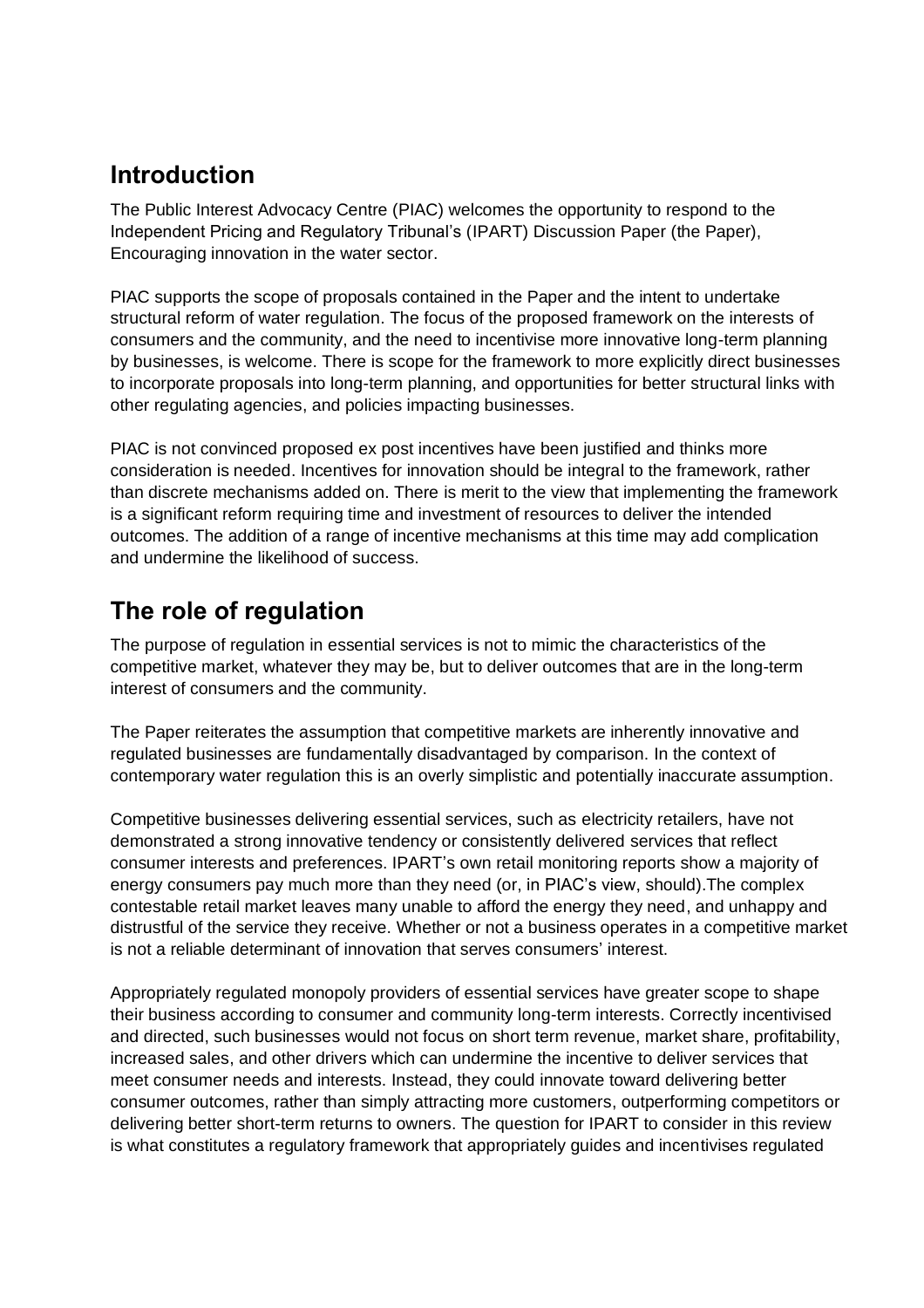businesses to focus on the long-term interests of their consumers and deliver better outcomes that meet consumer needs and preferences.

In the remainder of this submission, we respond directly to content in each section of the Paper, and the questions posed regarding IPART's Proposals.

## **Encouraging innovation in the water sector**

## **A focus on long term interests**

PIAC welcomes IPARTs recognition that they regulate in the long-term interests of consumers. This should be more formally enshrined in an explicit regulatory objective that specifies the key aspects of consumers' 'long-term consumer interest'. This would provide a clear and consistent reference for the regulator and businesses in formulating and assessing proposals.

In previous consultations businesses have responded to IPART's intent to focus on long term interests with some confusion as to what this refers and how this focus will be demonstrated in assessing proposals. For instance, does the six-year length of proposal represent 'long-term', and if not, how can long-term be defined and reflected in proposals? PIAC understands IPART intends businesses to develop long term plans and strategies that may span 10 or 20 years or more and integrate their six-year proposals into those plans. While the framework appears to accommodate such an approach, there is scope for greater clarity and certainty. It would be improved by an agreed objective to reflect and promote the long-term interests of consumers. This should be followed by a statement of the principles framing what long-term interests apply to, and may include:

- Health and quality of water
- Sustainability and resilience of water services in the face of climate change
- Efficiency and sustainability of community water use
- Affordability of community access to essential water services
- Equity of access to essential water services both across the community and over time
- Efficiency of investment in infrastructure
- Identification and management of risks to the accessibility of essential water services
- Integration with and support for long-term community planning and policy

IPART must give explicit direction to businesses that long-term interests consider relevant planning, policy and other applicable regulatory frameworks. This should give businesses confidence that long-term plans (and proposals), shaped by state and regional water strategies and environmental and health regulations, will be recognised. IPART may be required to identify the range of relevant policy instruments and agencies to be considered by businesses in revealing and reflecting long-term consumer interests.

Consumer and community interests and needs are distinct from consumer preferences. Consumer preference must be revealed through engagement. Revealing the needs and interests of consumers should also involve engagement, but not exclusively. This distinction is crucial in determining the scope of engagement, and what aspects of service are not subject to trade-off. The needs and interests of consumers, particularly over time, are also determined by requirements and expectations of service established by policy and regulation. For instance, that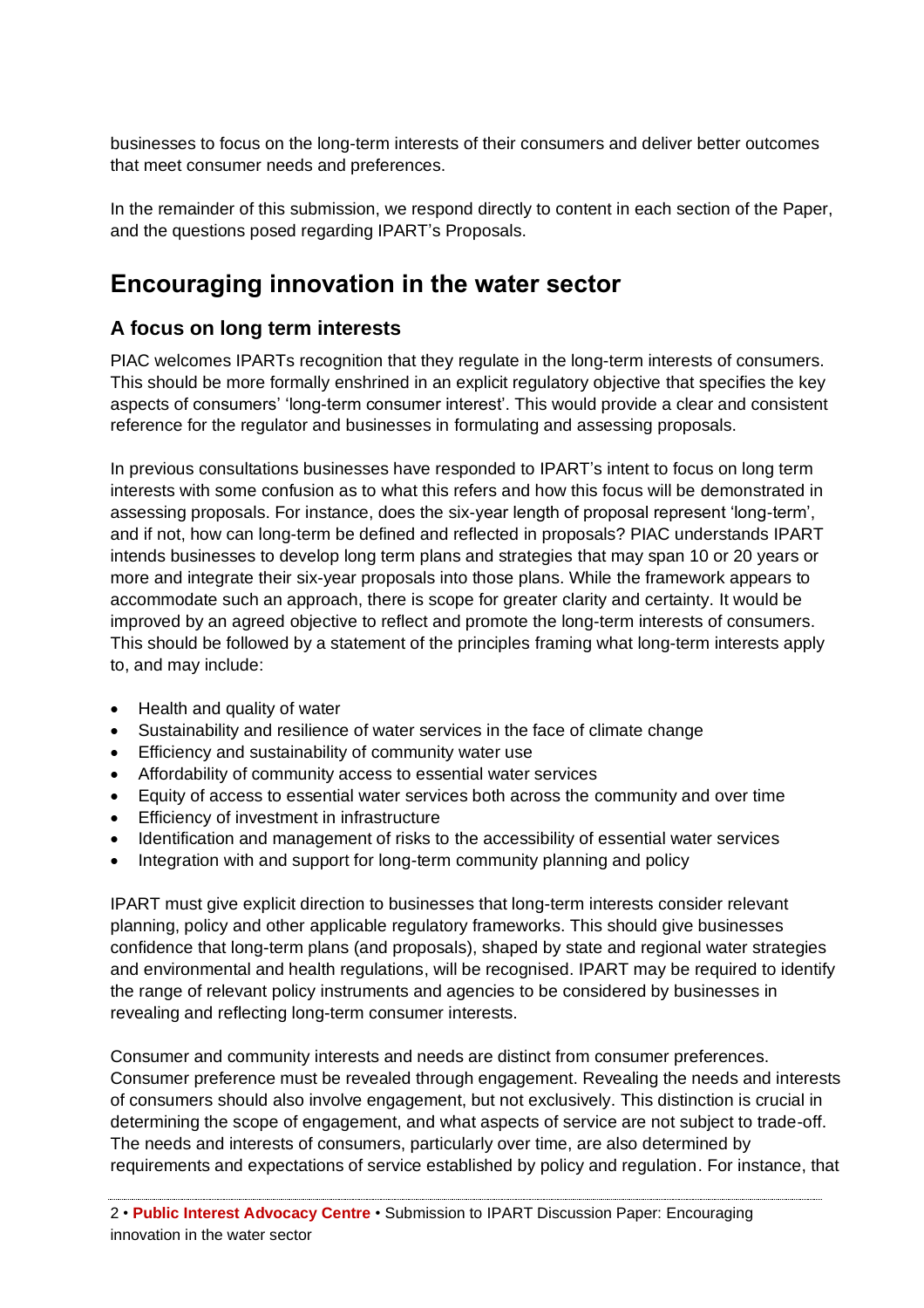all members of the community have a right to equitable access to healthy water regardless of their ability to afford it.

### **The '3Cs' Framework**

PIAC supports the intent to ground the regulatory framework on the '3Cs'. We note the following areas where this grounding could be improved to better direct business proposals:

#### • **Consumer and community focus**

Customer framing is too narrow and does not fully capture the responsibility water businesses have. Businesses must seek to understand the needs and preferences of the community their operations support, as well the needs and preferences of their consumers.

This focus requires businesses to identify service preferences, but not explicitly recognise the need to identify and deliver services that meet the community's needs and interests. There are issues of community need which are not subject to preference or trade-off: for instance, health regulations set required parameters for service quality. They reflect the interests and needs of the community for a quality of water that supports community health. The focus of the business must be to correctly identify both the community needs and consumer and community preferences and deliver services accordingly.

These factors would be better reflected by:

'Consumer and community focus. Regulated businesses must identify community needs. They must deliver services that meet those needs, and reflect the preferences of consumers, affordably and equitably in the short and long term'.

#### • **Cost efficiency and value**

The focus on cost narrows the scope of issues businesses should consider. This may lead to a lack of consideration for issues of value, equity and efficiency over time. Businesses should be encouraged to consider issues such as generational equity, and to structure their costs in a way that balances value and affordability now with the most efficient solutions over time. This is a complicated process that that must be shaped by deep community engagement and the regulatory framework should clearly require this.

These factors could be better reflected by:

'Cost efficiency and long-term value. Regulated businesses must deliver the greatest value to their consumers and the community. The must ensure the costs to consumers are sustainable and affordable in the short and long term, and reflect their needs and preferences.'

#### • **Credibility and commitment**

Business proposals must be a meaningful reflection of what is possible and likely. They must include enough transparent evidence to demonstrate that this is the case. They should demonstrate credibility by declaring what they are prepared to put at risk, and what provisions are in place to protect the community from any risk or impacts that may result when they are unable to deliver what is proposed. It is unreasonable to expect perfect foresight from businesses, or for that to be the measure of credibility, yet transparency and preparedness are important aspects of credibility. Credibility of proposals should be demonstrated by: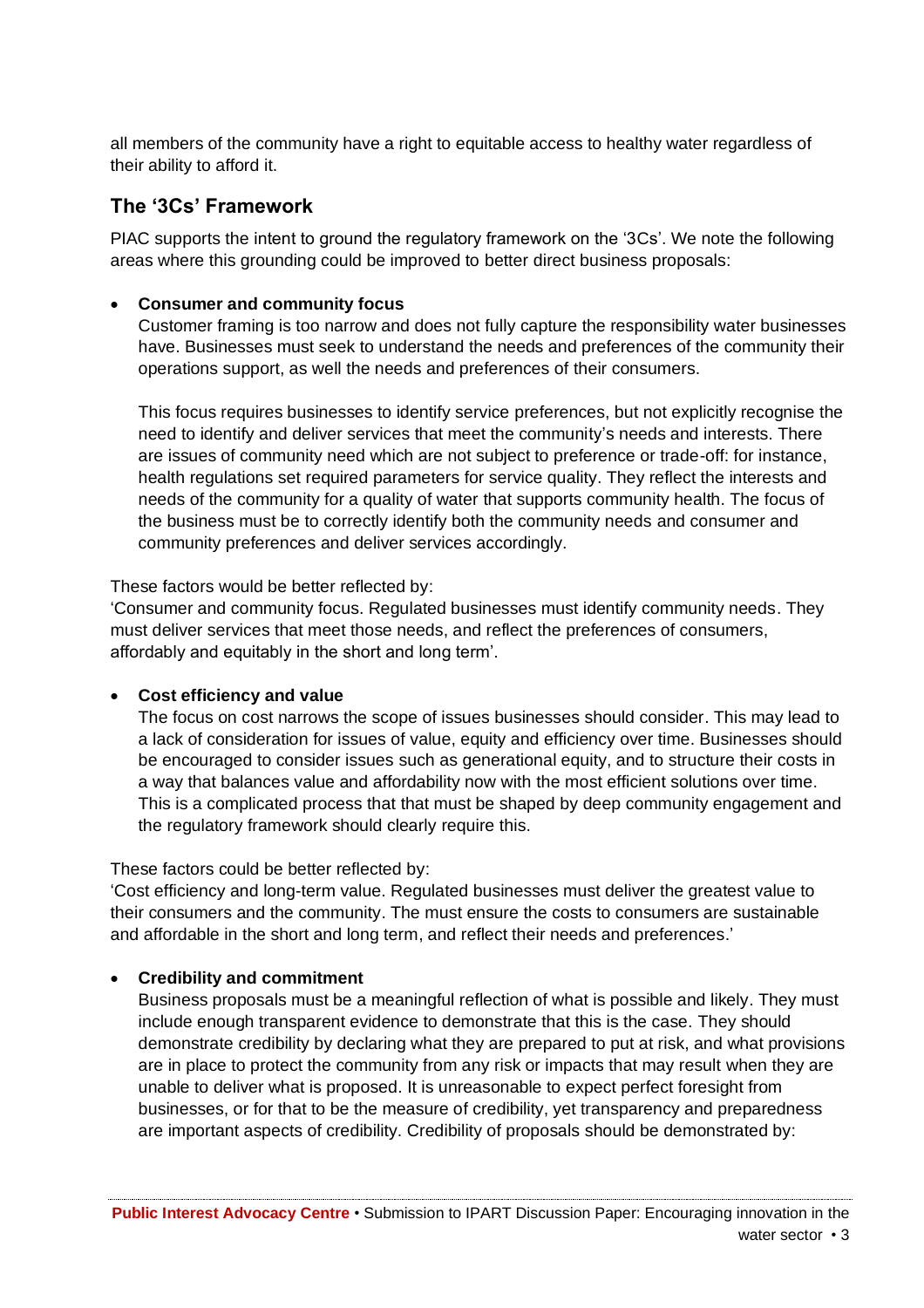- o Comprehensive planning that is capable of addressing identified issues.
- $\circ$  The quality of evidence and decision-making processes underpinning the proposal.
- o The identification of risks or potential inaccuracies in assumptions.
- $\circ$  The identification of measures to address potential risks or the impact of inaccuracies and assumptions
- $\circ$  Tangible demonstration of business commitments to deliver outcomes, in the form of targets, performance indicators and other measures that are attached to financial risk on the part of the business.

IPART should ensure the final framework includes clear guidance to businesses, such as that above, on what the aspects of credibility include. This could be provided as narrative in addition to the updated guiding principles related to credibility.

These factors could be better reflected by:

'Credibility. Regulated businesses must demonstrate their proposals are credible, are able to be delivered, and address potential risks to delivery. This must include tangible commitment to delivery and means to assess success and address shortfalls.'

#### **Question: What are your overarching comments about our proposed approach?**

PIAC has incorporated overarching comments into the preceding sections of this submission.

#### **Question: Should separate funding for innovation be part of our regulatory framework? If so, how would such a scheme be designed to promote demonstrably better outcomes for customers?**

PIAC does not consider separate regulated funding for innovation to be appropriate at this time. Innovation should be an integral aspect of business decision making and operation. It should be inseparable from effective decision making in the long-term interests of consumers. There is merit in further consideration of mechanisms to better drive and direct innovation but PIAC does not consider there to be sufficient justification for the mechanisms proposed.

It may be more appropriate to implement the new regulatory framework while potential mechanisms to incentivise innovation are further considered. The nature of this funding must recognise that consumers and the community bear the risks and the costs regardless of outcomes. Addressing the balance of cost and risk to consumers must be a priority consideration for potential innovation incentive mechanisms.

# **Encouraging good proposals**

PIAC broadly supports IPART's focus on encouraging good proposals and identifying opportunities to provide better direction to businesses as well as improved regulatory processes.

## **Clearer guidance to businesses**

PIAC supports providing clearer and more effective guidance to business regarding their proposals. The existing guidance to businesses is not fit for purpose. The overarching principles are vague and do not give adequate direction to businesses about the role of pricing proposals and what they must address.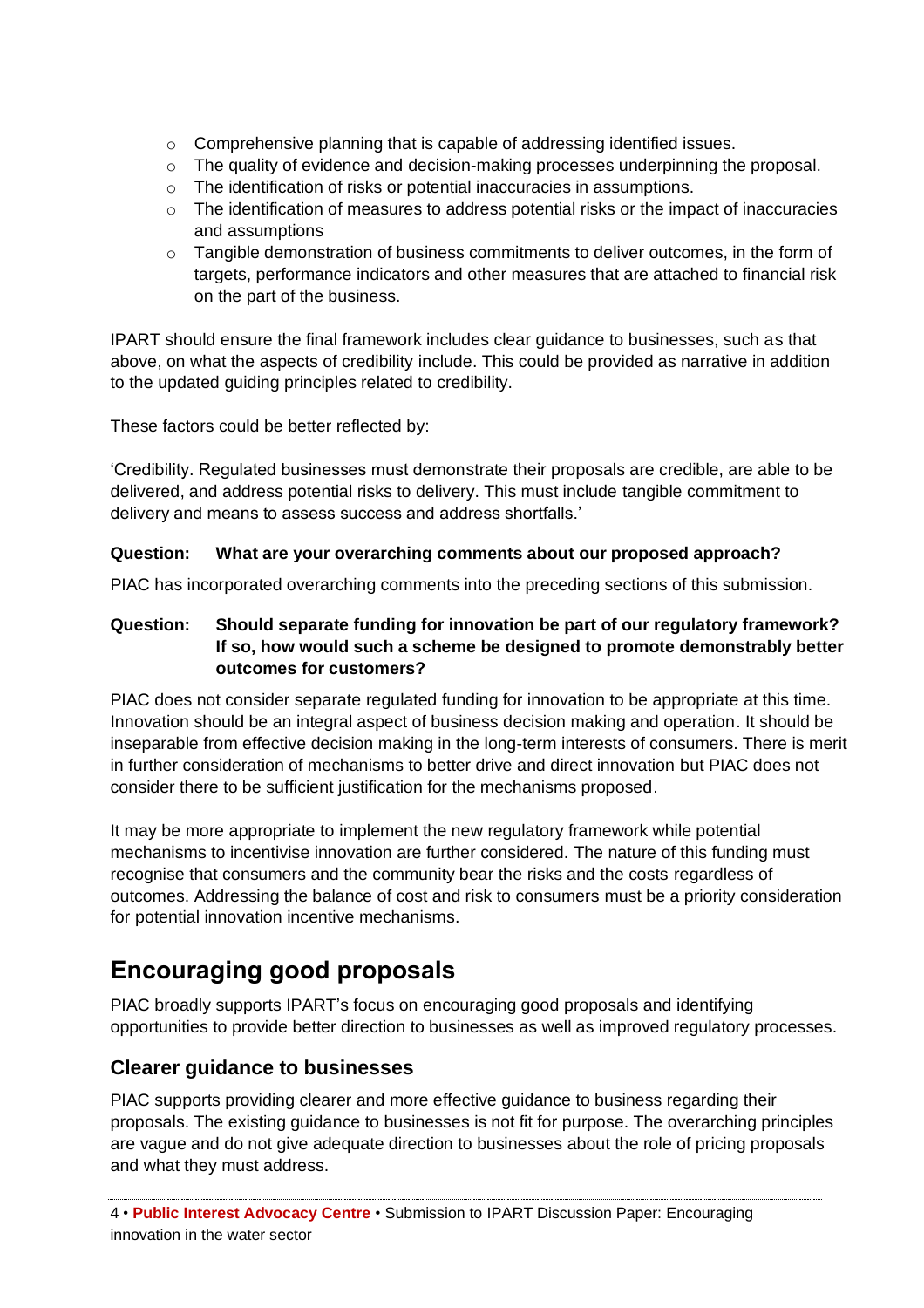PIAC highlights the key role a regulatory objective should play in ensuring a common reference point for IPART and water businesses in the development and assessment of proposals. IPART should consider developing an agreed regulatory objective as the foundation of its guidance to businesses.

It is reasonable to structure further guidance to businesses according to the '3Cs' and a range of principles which underpin them. We have provided comment on how the 3Cs framework can be improved.

#### **Question: How effectively would our 11 principles promote a better regulatory process, and support our customer value, cost efficiency and credibility framework.**

PIAC supports principles outlining what each element of the '3Cs' framework covers and how they relate to business decision making and the development of proposals. In addition to the aspects already outlined, PIAC notes the following improvements to the proposed customer principles:

#### **Consumer and community principles**

- 1. Consumer and community centricity How have you integrated consumer and community preferences, interests and needs into planning and delivery of investment, operations and services over the short and long-term?
- 2. Consumer and community engagement Is engagement an integral aspect of your business decision-making processes? And are you engaging meaningfully on the correct issues?
- 3. Consumer and community outcomes How well does your pricing proposal link consumer and community preferences, as well as the needs and interests of the community, to the proposed outcomes, service levels projects? How can you demonstrate these outcomes and what are the indicators of success?
- 4. Community needs

Have you integrated community interests and needs, reflected in other standards, regulations, policy planning and expectations, into your proposal? And have you considered equity of affordable access in the long and short term?

5. Choice as a choice

Are you retaining choice as an option for services and prices that are discretionary? Have you ensured that the choices of some consumers do not unreasonably impact equity or affordability for others?

The cost and credibility principles require further consideration and improvement. As we have noted earlier in this submission, there should be more explicit direction at a principles level to:

- Integrate long-term issues, planning and strategy into business proposals.
- Consider generational risk and equity implications of business decisions.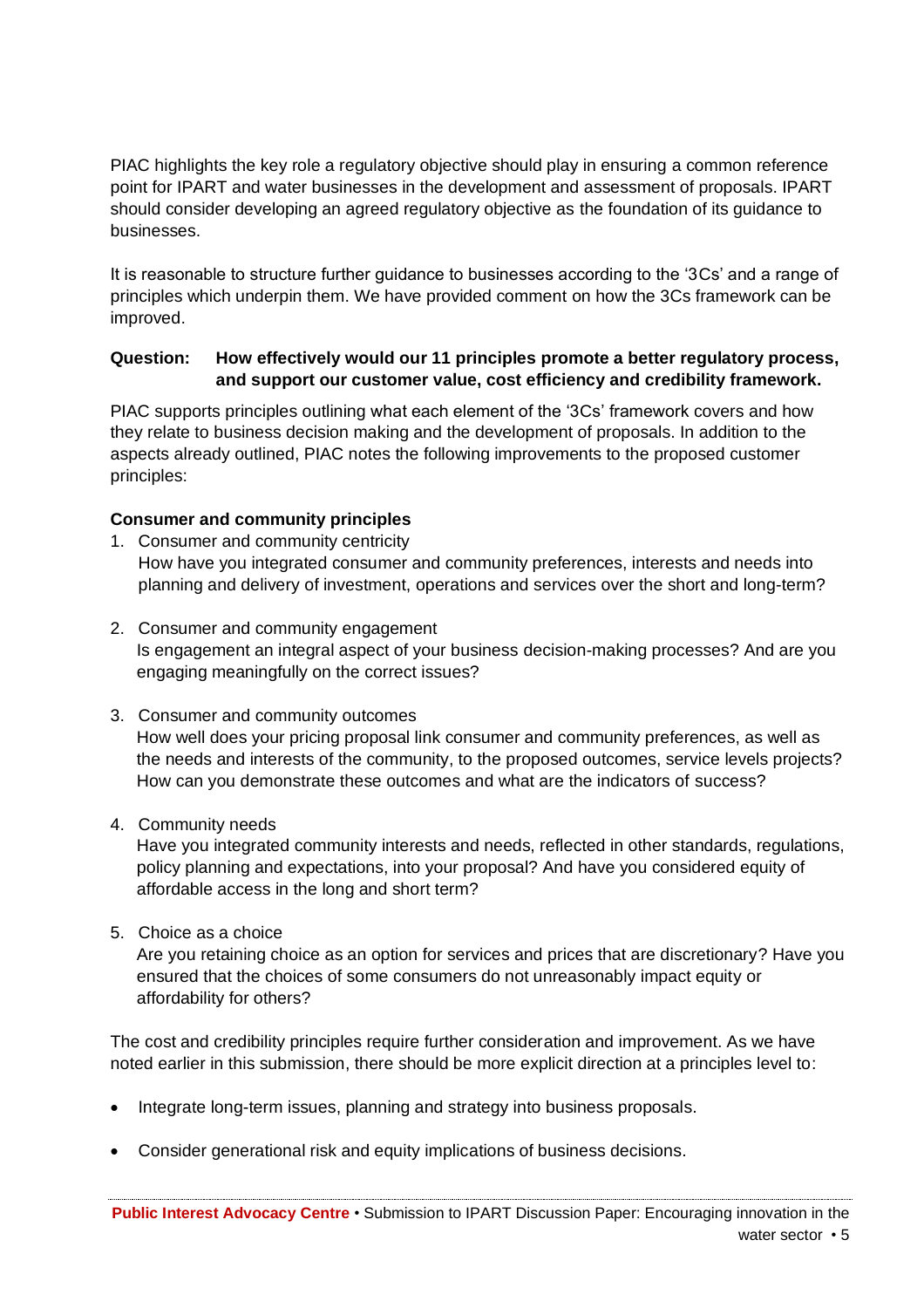- Demonstrate how risks to consumers and the community will be identified and managed by the business.
- Set tangible performance targets and indicators capable of assessing progress.

### **Self-assessment and grading**

PIAC supports the framework requiring businesses to self-assess their proposal, before being graded by IPART.

Providing an explicit objective and clear guidance regarding the principles underpinning the framework will be vital to ensuring this process is effective. Businesses should have scope and incentive to respond innovatively to the needs, interests and preferences of consumers and the community. The framework and principles must balance the need for clear direction and guidance with the flexibility businesses require to respond to their unique circumstances and the needs and preferences of their consumers and community.

#### **Question: How effectively would our proposed grades, and grading rubric, motivate businesses to develop proposals that promote customers long-term interests?**

The proposed grades and grading rubric potentially help motivate proposals that better reflect and promote the long-term interests and preferences of consumers and the community. In addition to the improvements previously noted, PIAC highlights the following issues with selfassessment and grading which need to be addressed:

- Grading of business performance must primarily be relative to the business itself. Benchmarking and performance relative to other NSW businesses or comparable businesses in other jurisdictions are useful additional criteria, but priority the must be the performance of business relative to what it should be delivering in the long-term interests of its consumers and community.
- Caution should be taken in attempting to compare all aspects of businesses which are fundamentally different in nature. For instance, businesses with a residential retail aspect have very different drivers and considerations to those delivering largely wholesale services to large users. IPART could consider which aspects of the framework are comparable across all businesses and which may vary according to the nature of the business.
- Assessment scales must be dynamic, reflecting that businesses should evolve and improve their understanding and responses over time. Clear signalling of this expectation adds to the incentive for business to develop long-term plans and strategies to expand and deepen engagement and explore opportunities to innovate in their responses to that engagement.
- Assessment should explicitly consider a proposal's success in integrating the aspects of regulatory framework. For instance, demonstrating how decisions on pricing support community and consumer outcomes and preferences, long-term risk management and efficiency. Businesses should have scope to innovate in their proposals and be encouraged to seek new ways to deliver outcomes in the long-term interests of consumers.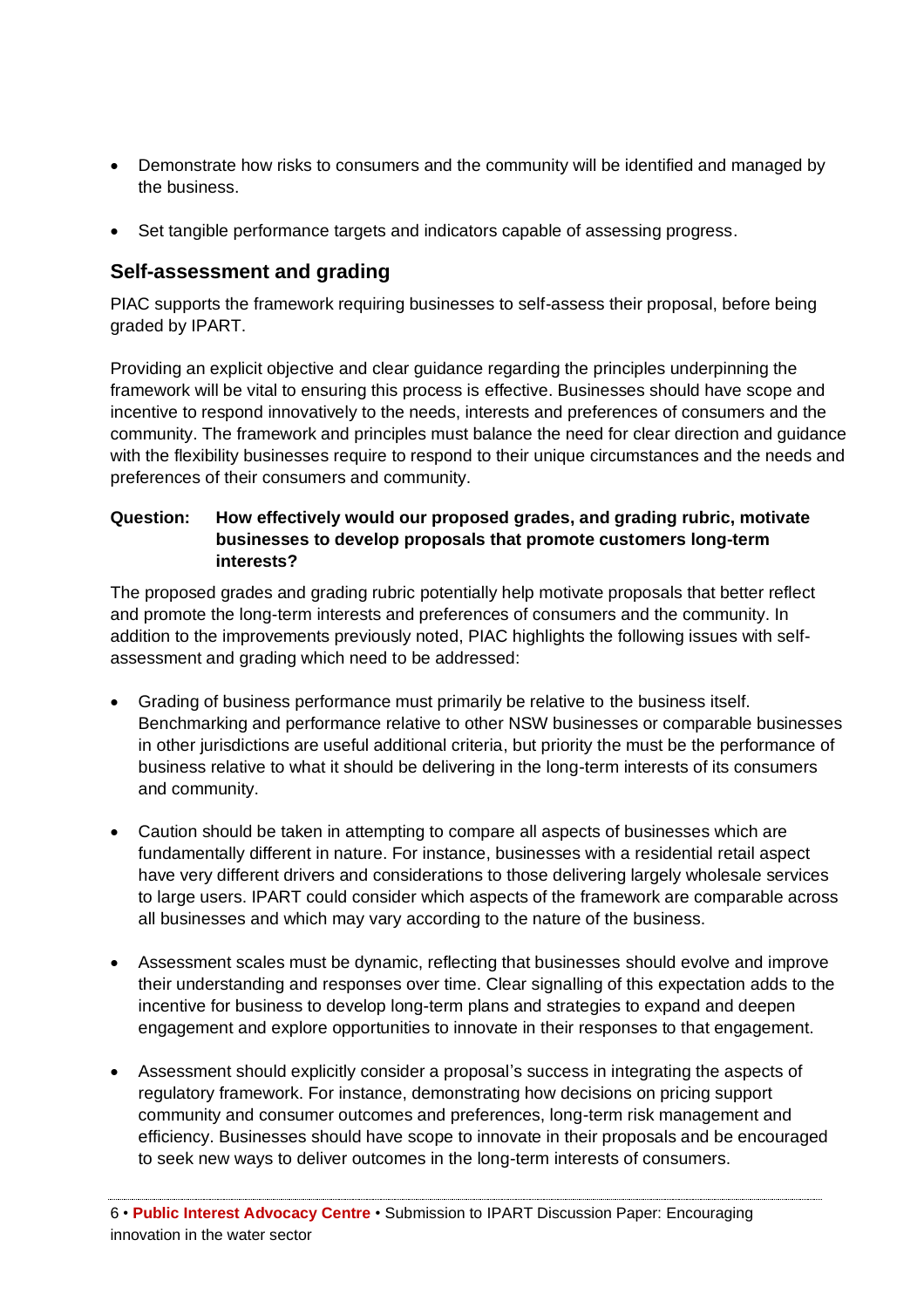• Integration of a business proposal into the long-term strategies and planning of the business should be a key criterion for assessment. While there are numerous references in the principles to consideration of the 'long-term', there is scope for this to be a more prominent determinant of grade.

### **Rewards and benefit sharing**

#### **Question: Should leading businesses receive financial incentives each time they achieve leading status? Should Sydney Water and Hunter Water receive financial incentive for achieving advanced status in the first round of reviews?**

How leading status is assessed from year to year will determine whether a business receives financial incentives each time it achieves this status. What constitutes leading status for a particular business should be recalibrated with each proposal process. The primary consideration should be the performance of the business against its own potential to propose and deliver beneficial outcomes for consumers. The expectation should be that performance justifying leading status in a previous process may be standard practice this time.

Assessments against other NSW businesses, as well as similar businesses in other jurisdictions may also be part of assessing whether a leading business is continuing to demonstrate leading performance. For instance, a business may have demonstrated improved outcomes and performance from its previous proposal but have made gains that are materially below what is expected or demonstrated by other businesses in comparable circumstances.

PIAC considers it possible for Sydney and Hunter Water to receive a financial incentive for achieving advanced status in the first round of reviews. However, it would not be appropriate to set a lower standard for leading or advanced status, or make allowances which may devalue the meaning of leading status and undermine the intent of the framework over time.

## **Regulation tailored to business scale and sophistication**

Regulation must be appropriate to all businesses and able to drive better performance regardless of the size and nature of the business. However, we do not consider that size and sophistication are the most relevant determinants for regulatory flexibility. Given the small number and wide range of businesses in NSW, the role and nature of the business may be a more relevant consideration for tailoring how regulation is applied. For instance, the Sydney Desalination Plant provides a service to a single customer according to a set of terms that are largely determined by Government policy and Sydney Water requirements. It must respond to very different drivers than Hunter Water which may be of a comparable financial scale and sophistication, but with more complex retail and community considerations. Regulation should recognise this difference.

Hunter Water, Central Coast Water and Sydney Water are all businesses with a similar range of considerations. There are significant differences in scale and sophistication between these businesses. As outlined previously, the primary assessment of a business should be relative to its own circumstances and potential to deliver outcomes in the long-term interests of consumers and the community. Comparisons to similar businesses can then be undertaken to determine the degree to which businesses are satisfying or expanding the frontier of this performance potential.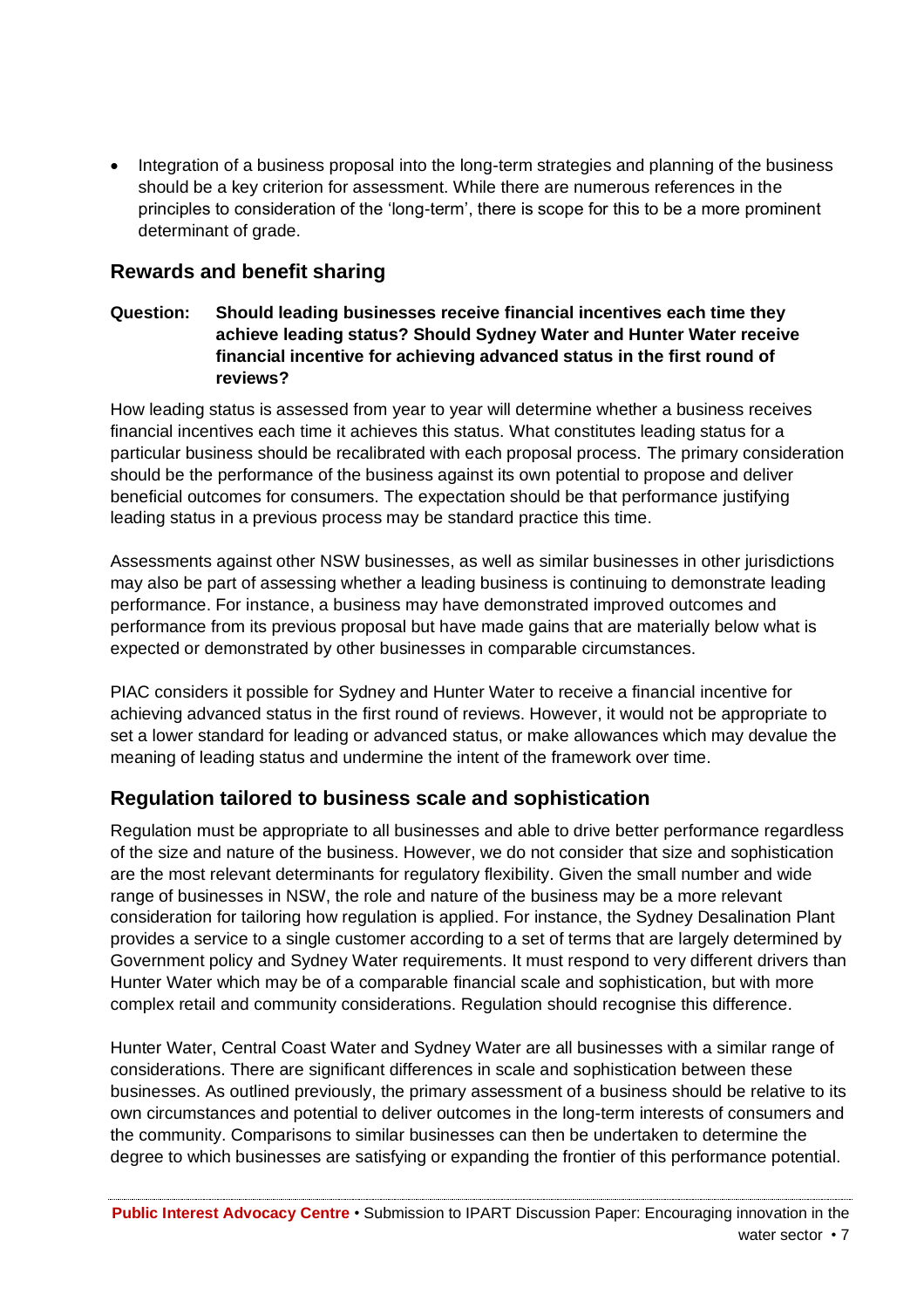#### **Question: Do you support a tiered regulatory approach based on the grade we assign a water business? If so, how effectively would our proposed approach tailor the regulatory approach to the different businesses we regulate?**

It is appropriate to consider what aspects of regulation may vary according to the grading of a business's proposal and the performance it can demonstrate in promoting the long-term interests of consumers and the community. PIAC considers more detail is necessary regarding IPART's proposed approach to implementing tiered regulation, and note a number of issues and questions which would need to be addressed, specifically:

• What aspects of expenditure review may vary according to the grading a business receives? PIAC is concerned with the focus on regulatory 'burden' and consider that 'flexible' expenditure reviews may be a more appropriate framing.

It is not clear how grading and assessment of grading would interact with decisions regarding expenditure review. It is also unclear from the Paper what the role of an expenditure review is in a tiered approach. This would need to be addressed and clearly outlined.

PIAC is not convinced the small potential benefit businesses or their customers gain from avoiding a more fulsome review outweighs the complexity required to create a transparent system with the necessary flexibility. IPART should consider whether this is likely to be a meaningful incentive to businesses.

• PIAC supports more detailed consideration of the scope of incentives for businesses to address the sharing of risks between the business, consumers and the community. Better balancing of risk between consumers and the business is a priority for regulation, and a major failing of the current regulatory framework. Is a choice between price cap, revenue cap or weighted average revenue cap the scope of options businesses have to better balance risk?

Could the balance of risk include scope to provide long-term price stability based on performance targets (such as demand and usage targets) from long-term plans to address sustainability and affordability risks? Business could propose this as part of a long-term plan to reduce exposure to demand volatility risk, setting prices according to sustainable long-term demand targets, or a transition to them. Performance would be measured according to the difference between actual demand and the targets in each year of the proposal. Though extensive analysis would have to accompany such a proposal, it is an example of an approach to risk which may not change the price cap architecture, but change the balance.

• Flexible pricing arrangements for residential consumers should be considered with caution and only allowed in defined circumstances. Water is an essential service for households and a fundamental community right with expectations regarding equity of access. Flexibility of pricing should only be considered where it can be applied as a choice to discretionary water services or products in a way that supports availability and affordability of essential services for all consumers.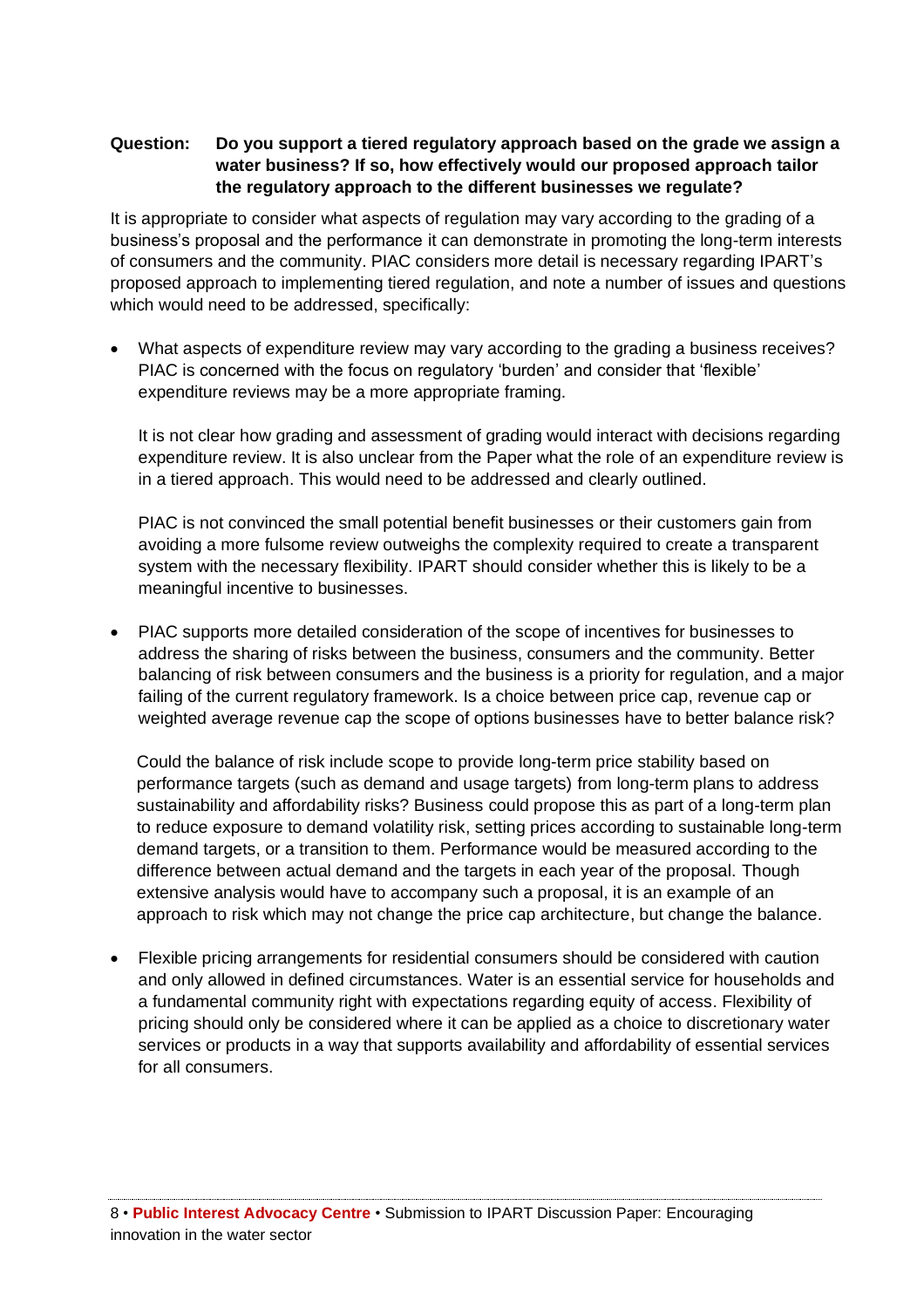## **Using ex post incentives**

PIAC does not consider the proposed ex post incentives are likely to be an effective incentive for businesses. However, ex-post incentive options should be further considered and PIAC supports such a process being undertaken at the conclusion of this review.

Given the scope of proposed regulatory reforms and the substantial shift in thinking and systems that will be required to implement them effectively, it is appropriate to delay implementation of potential ex post incentive measures until they can be considered in more detail.

## **Streamlining the expenditure review process**

### **Proposed changes**

PIAC supports IPART's stated goal to collect the information required to be confident in the efficiency of cost proposals and, subject to greater clarity on implementation in response to our questions and views raised in this submission, broadly supports the proposal to change the approach to expenditure reviews..

Detailed bottom-up expenditure reviews do not always demonstrate material benefits relative to the resources of time and cost invested in undertaking them. As part of the implementation of a new regulatory framework, businesses should be encouraged to provide the scope and quality of evidence necessary to demonstrate robust decision-making processes, comprehensive option assessment process, and effective project management processes and operational structures.

Detailed assessments and reviews of expenditure should be an option employed by IPART when this evidence is not adequate or where there are material issues representing potential risk to the interests of consumers.

IPART should consider whether the development of more internal expert capacity would be more effective and appropriate than continuing to rely heavily on external consultants.

PIAC notes many of the proposed changes in approach, such as expenditure setting and information gathering, involve assessments of operations and decision making of businesses. IPART details the level of co-operation between IPART staff and expert consultants that would be involved to undertake this effectively and in a more streamlined fashion. In conjunction with the range of other changes to the framework, and the wider scope of issues the framework is intended to incorporate, PIAC asks: What changes IPART has to make to its role and structure to effectively accommodate such changes?

The range of information to be considered by consultants and the implications of their advice could effectively leave material decisions and determinations in the hands of unaccountable parties. In a framework that encourages flexibility and innovation from businesses, but provides little transparency on how consultant advice in assessing businesses is formulated and weighted, there is danger for consumer outcomes in less accountable and transparent 'outsourced' decision making.

**Public Interest Advocacy Centre** • Submission to IPART Discussion Paper: Encouraging innovation in the water sector • 9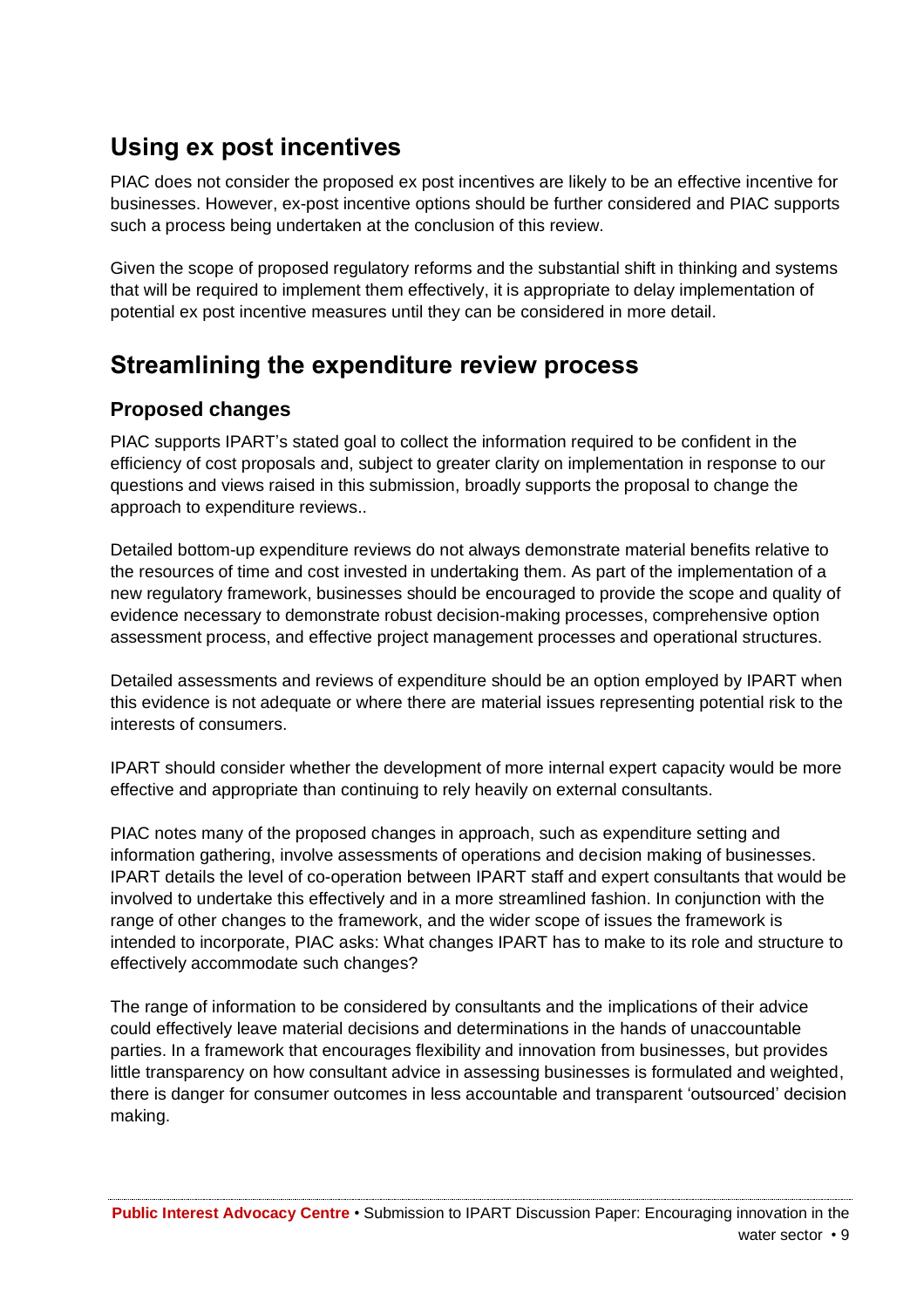# **Encouraging long-term planning – the 3-3-6 model**

PIAC broadly supports the proposal to move to a 3-3-6 model for determination periods. But we do not agree that this alone is sufficient encouragement for long-term planning. While longer than most determination periods under the current regulatory framework, six years is not a long-term timeframe by any measure. Water businesses must plan for risks and eventualities that extend over decades and manage infrastructure with asset lives of up to 100 years.

A six-year determination period does give greater scope for businesses to focus on engagement and developing and implementing long-term plans to deliver better outcomes in the interests of consumers and the community. Six-year determination periods should be considered as a part of encouraging long-term planning, but not sufficient to enable or ensure it on their own.

The mid-point check-in architecture is a useful addition. It should be used as an opportunity to assess performance indicators determined as part of acceptance of the proposal covering that period. These performance indicators should be proposed by the business as credible evidence of progress implementing its long-term plan. In this way the business is encouraged to set longterm horizons, while plotting three-year progress points where it can be assessed against the outcomes it has set itself to deliver.

IPART should also have clear assessment criteria it will consider at the mid-point check-in, in addition to those the business sets. It should be clear to businesses that failure against identified performance criteria may result in reopening the determination or the application of a penalty or sacrificed incentive where appropriate.

#### **Question: Given the new 3-3-6 model, should we make changes to the way pricing and licencing align?**

PIAC agrees comprehensive licence reviews at every instance is unnecessary. Implementation of a new regulatory framework is an opportunity to alter the way licencing reviews interact with pricing reviews to support the objectives of regulation and outcomes in the long-term interests of consumers and the community. There is merit in considering how licencing reviews could target issues of concern identified through the ongoing process of pricing review so as to become a more effective tool in improving the operation of businesses.

PIAC recommends IPART set out conditions that govern how the scope of any licencing review should be determined and by whom. Any decisions regarding the content of licence reviews should not be unilateral, and should be subject to transparent principles, with the potential for consumers to nominate an expanded scope.

## **Updated cost pass-through guidelines**

PIAC does not consider the current guidelines for cost pass-throughs are operating in the consumer interest. Businesses are not appropriately managing risk if they regularly pass through new costs to consumers, over and above those they have proposed to recover, so regular cost pass-throughs become a material and variable portion of the customer bill

Monopoly water businesses have limited real risk to their viability. The essential nature of the services they provide for the community mean governments and the community will not allow